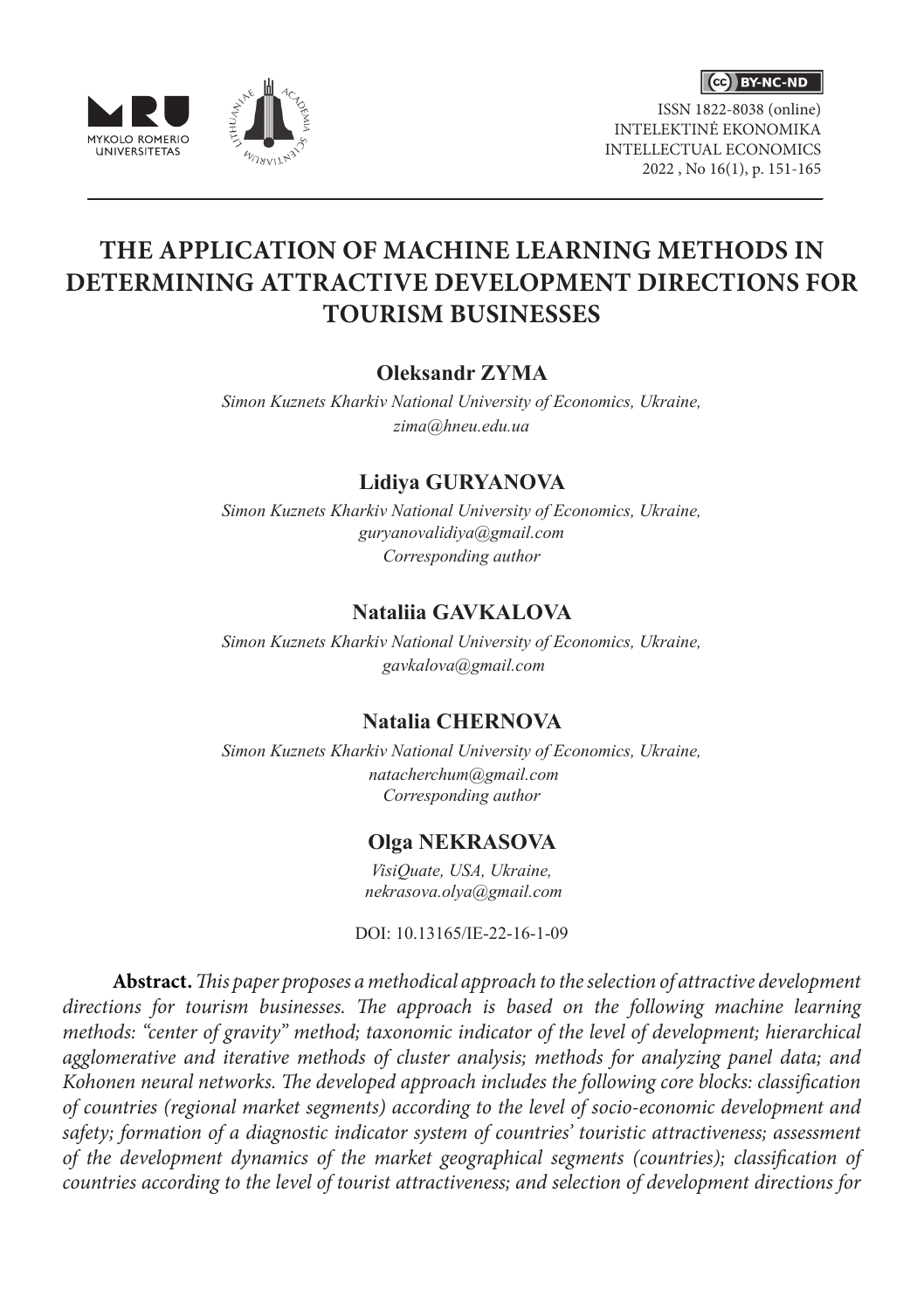*the tourism industry. The proposed approach is implemented on the data of 35 countries, including the EU countries and the countries of the post-Soviet space. The results show that the most attractive geographic market segments for tourism business development are such countries as Italy, Spain, Croatia, Greece, Portugal, and Poland. These countries are characterized by a high level of security, average cost and barriers to entry into the tourism market, a steady pace of development of the tourism industry, a favorable business environment, attractive natural resources, and developed infrastructure. Comparison of the dynamics of tourist flows with the obtained distribution of countries by the level of tourist attractiveness made it possible to single out Portugal separately, which is characterized by a high level of tourist attractiveness, but insufficient actual intensity of tourist flow. Implementation of the proposed approach in the business processes of travel companies make it possible to improve the quality of management decisions regarding the choice of tourism business development directions.*

**Keywords:** *tourism business, development, tourism product, attractiveness assessment, machine learning*

**JEL Codes:** *C23, C45, C53, L83*

#### **1. Introduction**

In recent years, the tourism business has played a significant role in the global economy. Its share of global GDP demonstrated stable growth from 2010, accounted for 10.4% in 2019, and dropped dramatically to the level of only 5.5% in 2020 due to the COVID-19 pandemic. The highest growth rates of the tourism industry are observed for the developing countries cluster, and for Ukraine in particular (World Travel & Tourism Council, 2021; Statista, 2022).

According to the World Travel & Tourism Council (2021), the total contribution of travel and tourism to global GDP was 6.3% in 2019 (3.4% in 2020). The total contribution of the sector to global employment was 6.9% in 2019 (6.3% in 2020). As for Ukraine, according to forecasts (Shelemeteva, 2019), the share of tourism in Ukraine's GDP will increase to 1.7%; the number of people employed in the tourism industry will be 5.7% by 2027.

Despite the high attractiveness of this sector of the economy, its potential is not fully implemented. Despite the positive dynamics of tourist flow in 2015–2019 and the number of foreign tourists having increased by more than four times, foreign tourists' share in total flow is only 1%. The prevailing share remains outbound tourism, which accounts for 82% of the volume of tourist flow (State Statistics Service of Ukraine, 2019). Such trends in the industry make it necessary for tourism companies to pay more attention on the development of external areas.

It should be noted that the leading positions in the Ukrainian market are occupied by several large national and foreign operators (Piligrim, n.d.), such as Join UP! (27% of the market), ANEX Tour (16% of the market), Accord Tour (8% of the market), TEZ Tour (9% of the market), and Coral Travel (7% of the market). The high level of competition in traditional areas forces newly created or "second cluster" companies, which are close in terms of performance to leading companies, to look for new attractive directions for the development of their tourism businesses and to search for potentially attractive countries for tourists.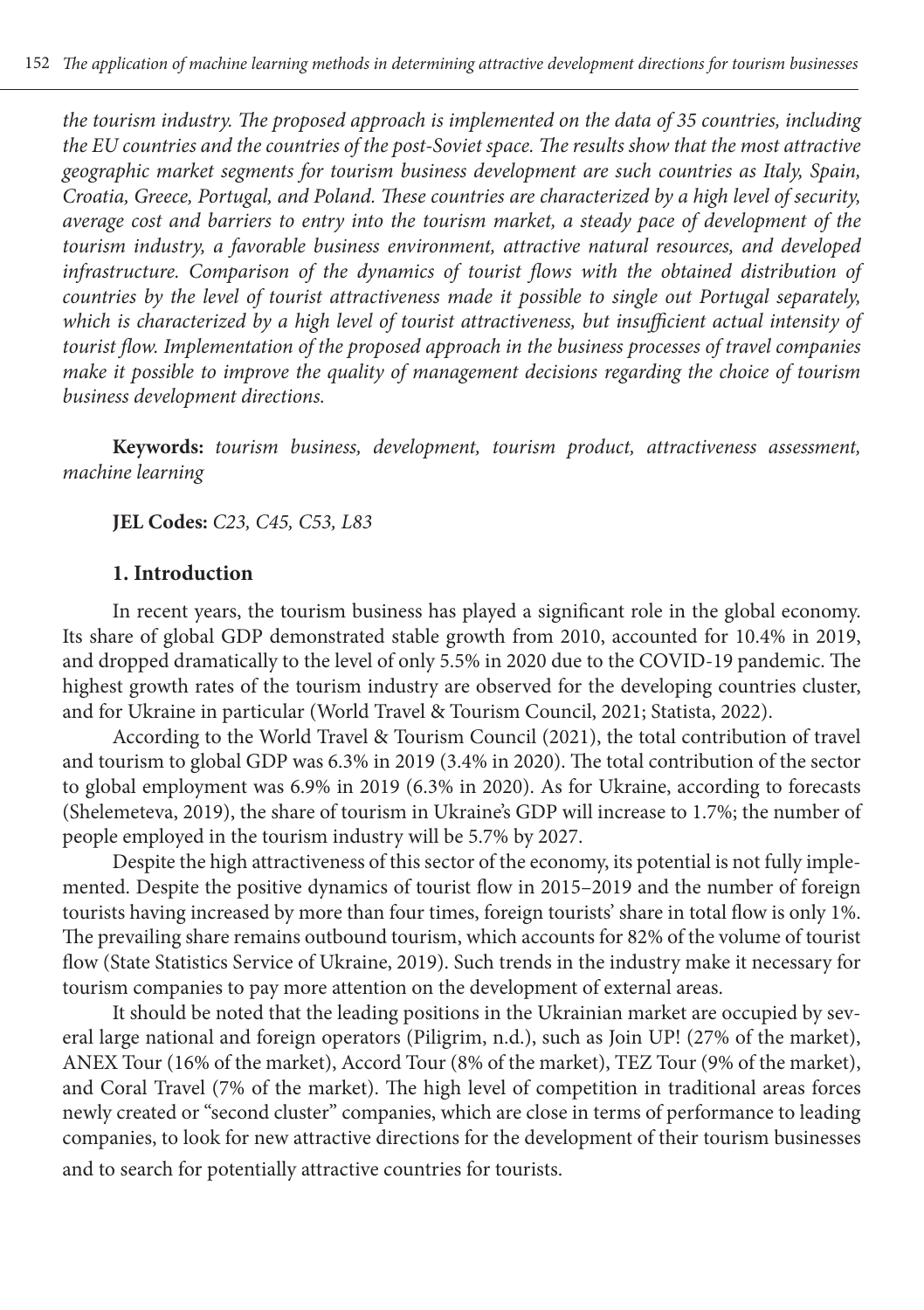#### **2. Literature Review**

It must be said that various aspects of the strategic management of the development of tourism companies and the tourism industry, along with problems of the assessment of the tourist attractiveness level of regions, are widely researched in the scientific literature. Thus, the works of Romanova (2004), Kuleshova and Polyakova (2015), Kun et al. (2019), and Assaf and Tsionas (2019) deal with the analysis of factors that have the greatest impact on the development dynamics of the tourism market, assessing the potential of regions for tourism business development and forming a profile of tourism service consumers to increase market share and implement a successful targeted advertising strategy. Studies by Nedelea and Aziri (2013) are devoted to the analysis of the typology of the development strategies of travel companies. Agafonova and Agafonova's monograph (2002) researches the institutional aspects of creating a business environment conducive to the development of travel companies and tourism businesses. In Beydik (2001) and Wenqi et al. (2019), the assessment of regional aspects of the development of tourism businesses and the environmental safety of tourism are researched. The Patsyuk (2007) study addresses the development of tourism businesses in the context of diversifying the activities of old industrial regions and ensuring their sustainable socio-economic development.

A review of the literature allows us to say that despite the undoubted effectiveness of the approaches proposed earlier, the issues of applying machine learning methods to solve the problem of choosing attractive directions for the development of tourism businesses are poorly studied. The implementation of machine learning methods allows us to consider the level of tourist attractiveness of countries as a multidimensional object, which is influenced by a large number of multidirectional, dynamically changing factors, which can be measured in the hundreds. These methods make it possible to compress the information space of initial indicators, conduct analysis in conditions of incomplete, missing data, investigate latent factors of tourism product demand growth, and on this basis increase the speed of preventive response and the quality of strategic management decisions in tourism businesses.

#### **3. Methodology**

This paper proposes a methodical approach to the selection of attractive development directions of tourism businesses based on the application of machine learning methods. The approach consists of four core modules, which are presented in Figure 1. The description of each module is given below.

The first module deals with the classification of countries according to the level of socio-economic development and macro regions' safety. The model allows a comparable research database to be formed. The need to build such a classification is associated with the peculiarities of organizing a tourism business and is closely linked with indicators of the socio-economic development of macro-regions. Thus, the share of tourism businesses in GDP varies from 13.2% and 14.6% in developed countries such as Italy and Portugal, to 67.1% in an island state such as the Seychelles (Knoema, n.d.).

To assess the level of socio-economic development and safety, a system of indicators was formed on the basis of a literary source review. The resulting system includes both quantitative and qualitative indicators. Quantitative indicators are GDP, unemployment, consumption, and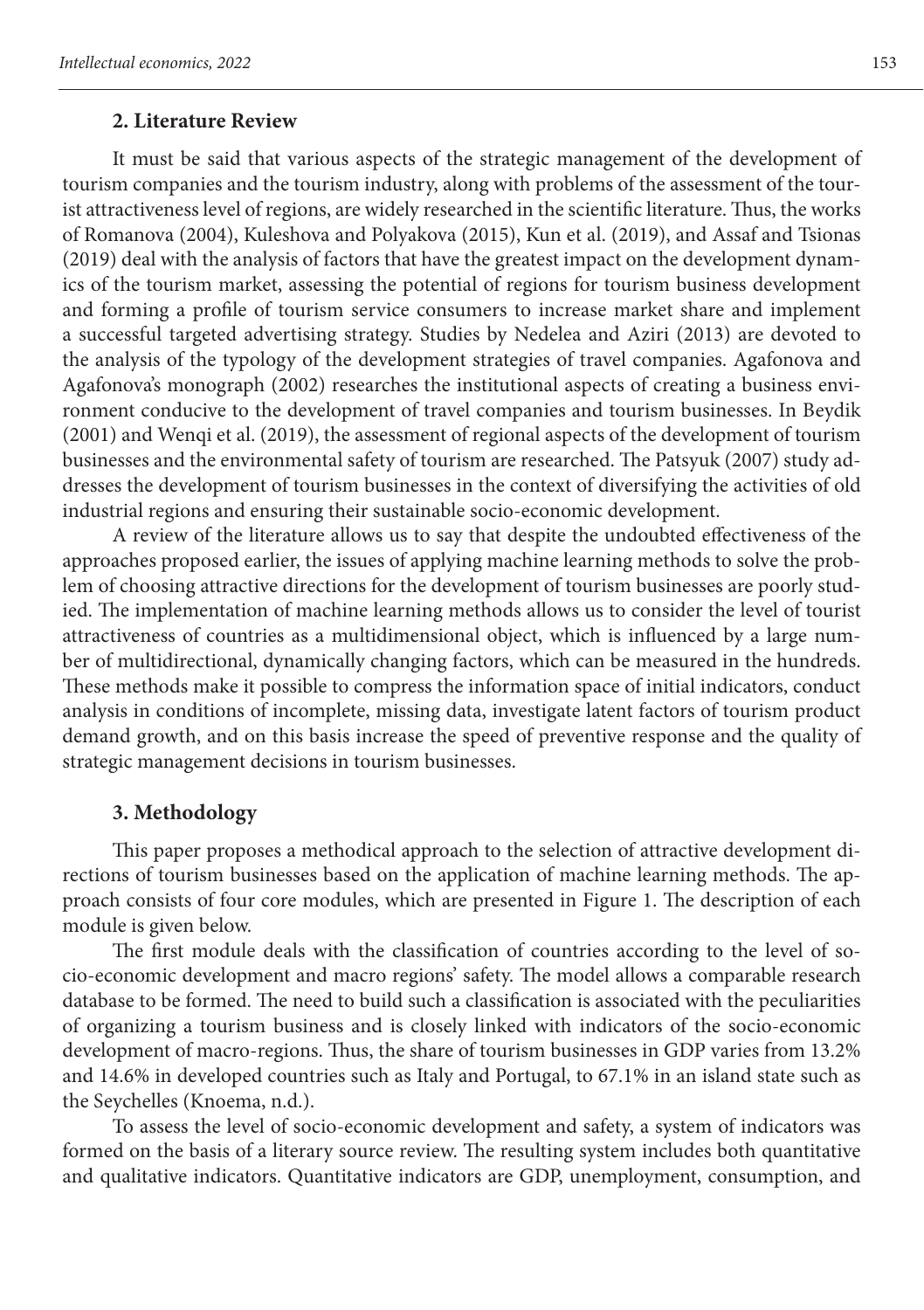inflation. The group of qualitative indicators includes the Global Competitiveness Index (GCI), Global Innovation Index (GII), Human Development Index (HDI), ICT Development Index (ICTDI), and the Index of Economic Freedom (IoEF) (Fabus et al., 2019).

Classification involves dividing the initial set of macro-regions into a relatively small number of classes so that objects belonging to the same class (group) are at relatively small distances from each other. The similarity or difference between countries (classified objects) is measured with Euclidean distance and weighted Euclidean distance.

To build the grouping, hierarchical agglomerative methods were used, which give only a conditionally optimal solution in a subset of local partitions (clusters). However, the advantage of these methods is the simplicity of results interpretation.

The essence of hierarchical agglomerative methods is that in the first step each object is considered as a separate cluster. The process of cluster joining takes place sequentially: based on the distance matrix or similarity matrix, the closest objects are combined. The results of clustering, presented as a dendrogram, allow one to choose the number of clusters at which the total intergroup dispersion will take the maximum value. This number of clusters is used to select the initial conditions of the iterative algorithm of the k-means method (Guryanova et al., 2018).

The second module is aimed at forming the diagnostic space of indicators that assess the level of tourist attractiveness of geographical market segments (countries). To build the model, such methods of reducing the dimension of indicators' space as the "level of development" method and the "center of gravity" method are used.

The multi-vector nature of changes in the initial indicators complicates their analysis and requires their presentation in the form of an integral indicator. This indicator is the result of a convolution of indicators that describe the development of individual subsystems, and is based on the "level of development" method. A detailed description of the "level of development" method is given in Fabus et al. (2019). The construction of an integral indicator includes the following steps: data standardization; determination of the reference point coordinates; calculation of the Euclidean distance between objects and the reference point; and assessment of the integral indicator values. The advantages of the method include the following: it allows one to work with data of any dimension and any nature; the system of indicators can include both stimulating indicators (having a positive impact on the level of the country's tourism attractiveness) and destimulating indicators (having a negative impact); the method contains a built-in procedure for generating a reference point; and the method allows one to obtain a complex normalized estimate, which varies in the range from 0 to 1, and therefore is easily scaled and interpreted.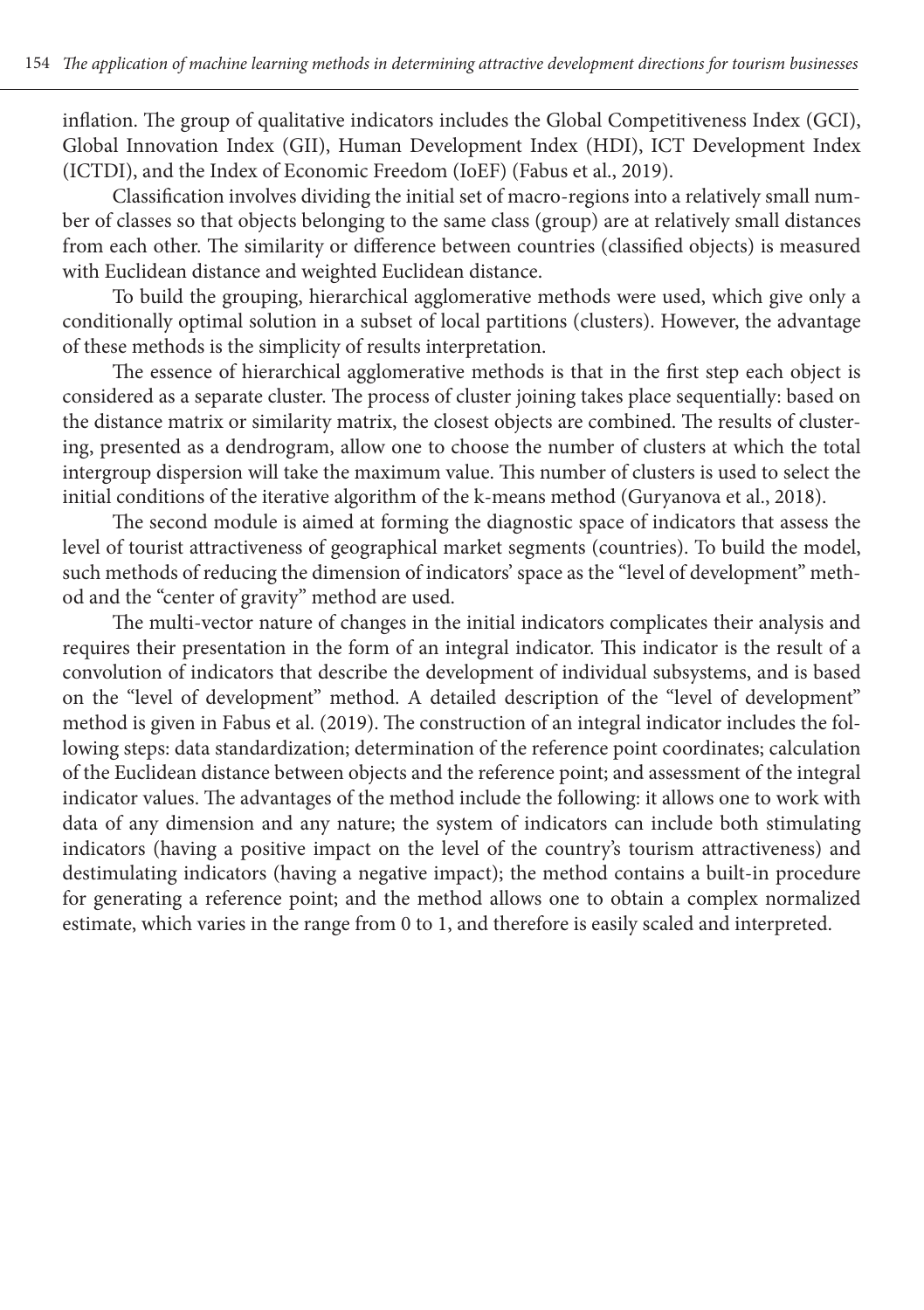

**Figure 1.** *Module interconnection scheme* **Source**: *made by authors*

The "center of gravity" method makes it possible to obtain a system of diagnostic indicators with the following properties: final indicators are closely correlated with the indicators of the group and carry the information loading inherent to the group of indicators; and final indicators do not correlate with each other, so duplication of information is excluded. The formation of the diagnostic indicators system includes data standardization; distance matrix calculation; and representative indicator selection. A more detailed description of the method is given in Guryanova (2013).

The aim of the third module is to assess the dynamics of the development of geographical segments of the market (countries). To build the model, a panel data technique is used. The following panel data models were considered: a conventional panel data model; a fixed effect model; and a model with a random effect with and without lag variables. To evaluate the parameters of the models, the intra-group transformation and the two-step FGLS procedure were used. A more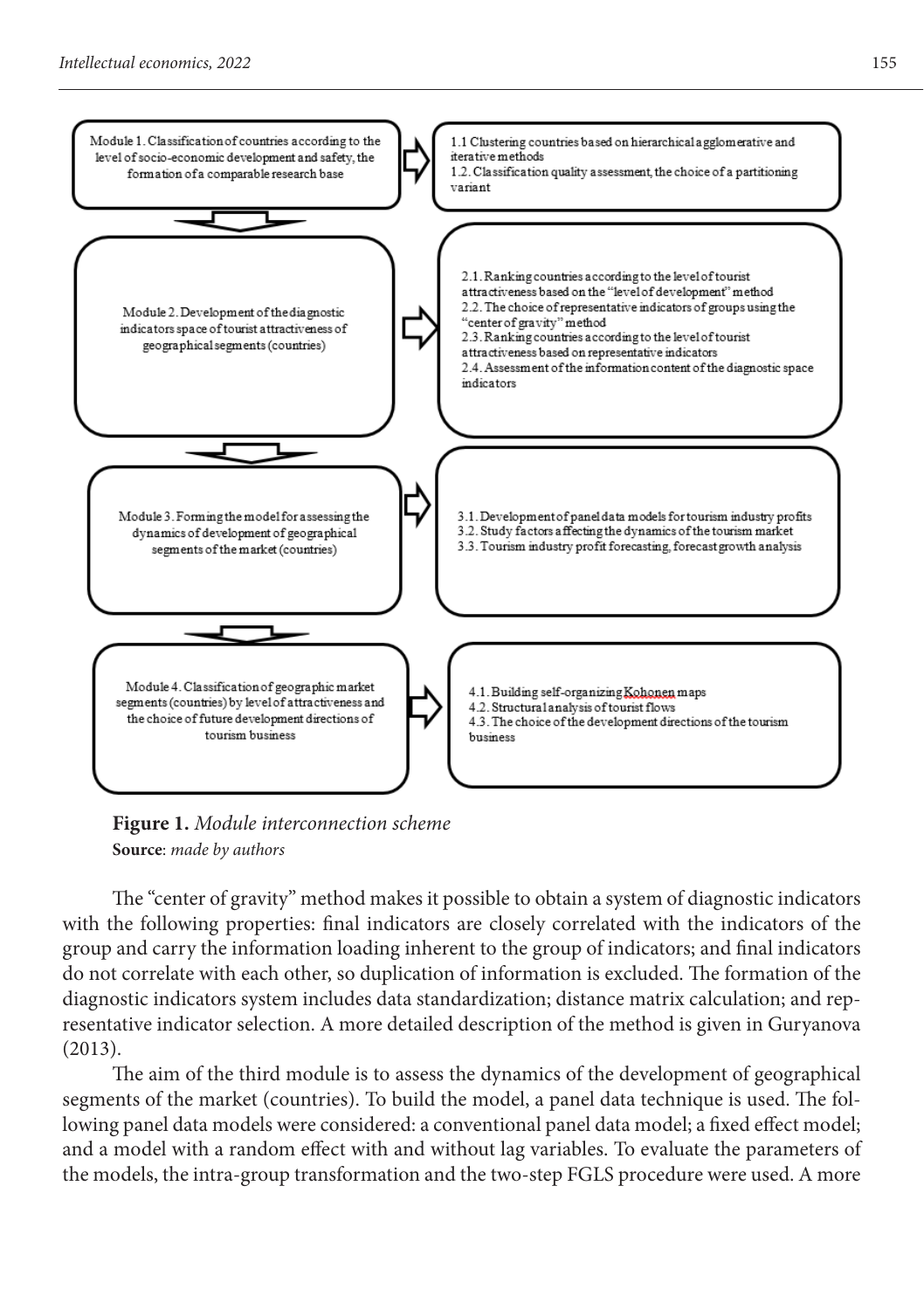detailed description of the algorithm for constructing and choosing a model specification is given in Guryanova (2013).

The aim of the fourth module is to classify geographical segments of the market (countries) according to the level of attractiveness and choose the development direction of the tourism business. The classification uses both actual and predicted data series of the dynamics of the development of the tourism market, obtained on the basis of panel data models. To construct the classification, Kohonen self-organizing maps are used – the appropriate algorithm is given in more detail in Kononova (2012).

The implementation of the proposed methodological approach was carried out on the data of 35 macro-regions according to indicators of socio-economic development, tourist attractiveness, and the dynamics of the tourism industry. The information base of the research was generated from the following sources: World Bank (http://data.worldbank.org), World Economic Forum (http://reports.weforum.org/), Global Innovation Index (https://www.globalinnovationindex.org/), United Nations Development Program (http://hdr.undp.org/en/content/human-development-index-hdi), ICT Development Index (https://www.itu.int/net4/ITU-D/idi/), Index of Economic Freedom (https://www.heritage.org/index/explore?view=by-region-country-year), and World Travel & Tourism Council (https://www.wttc.org/).

Data processing was carried out using Statistica, R, Deductor Studio, and EViews.

### **4. Results and discussion**

In the first module of the study (see Figure 1), countries were grouped according to the level of socio-economic development and safety. The information base for building a grouping, as mentioned earlier, consists of such indicators of socio-economic development and safety as GDP, consumption, unemployment, inflation, global competitiveness index, etc. The data set describes 35 countries, including EU countries and post-Soviet countries. The results of clustering based on the hierarchical agglomerative Ward method are shown in Figure 2a. The dendrogram indicates that the initial set should be divided into three clusters. To justify the number of clusters into which it is necessary to divide the initial population, the "scree" method, the GAP method, and the method based on the NbClust function (Figures 2b–d) were also used.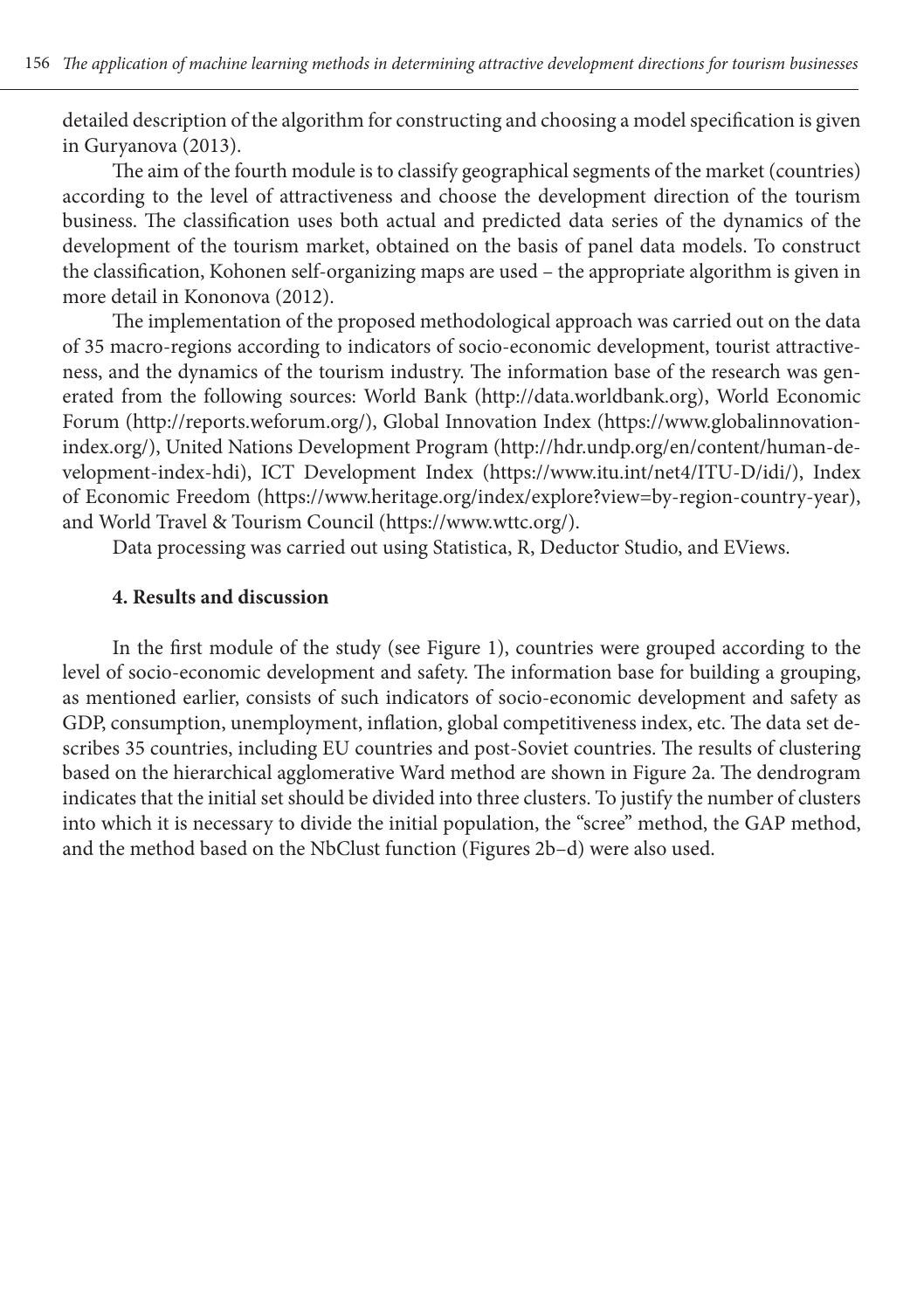

*а) Classification dendrogram (Ward method) b) Schedule of "scree"*

 $6$ <br>Number of clusters k







nber of ck

 $\overline{0}$ 

Sap stat site (k)

 $\overline{0}$ 

**Figure 2.** *The rationale for the number of clusters* **Source**: *made by authors*

The obtained optimal number of clusters was used for clustering countries using the "*k*-means" method (the results are presented in Figure 3).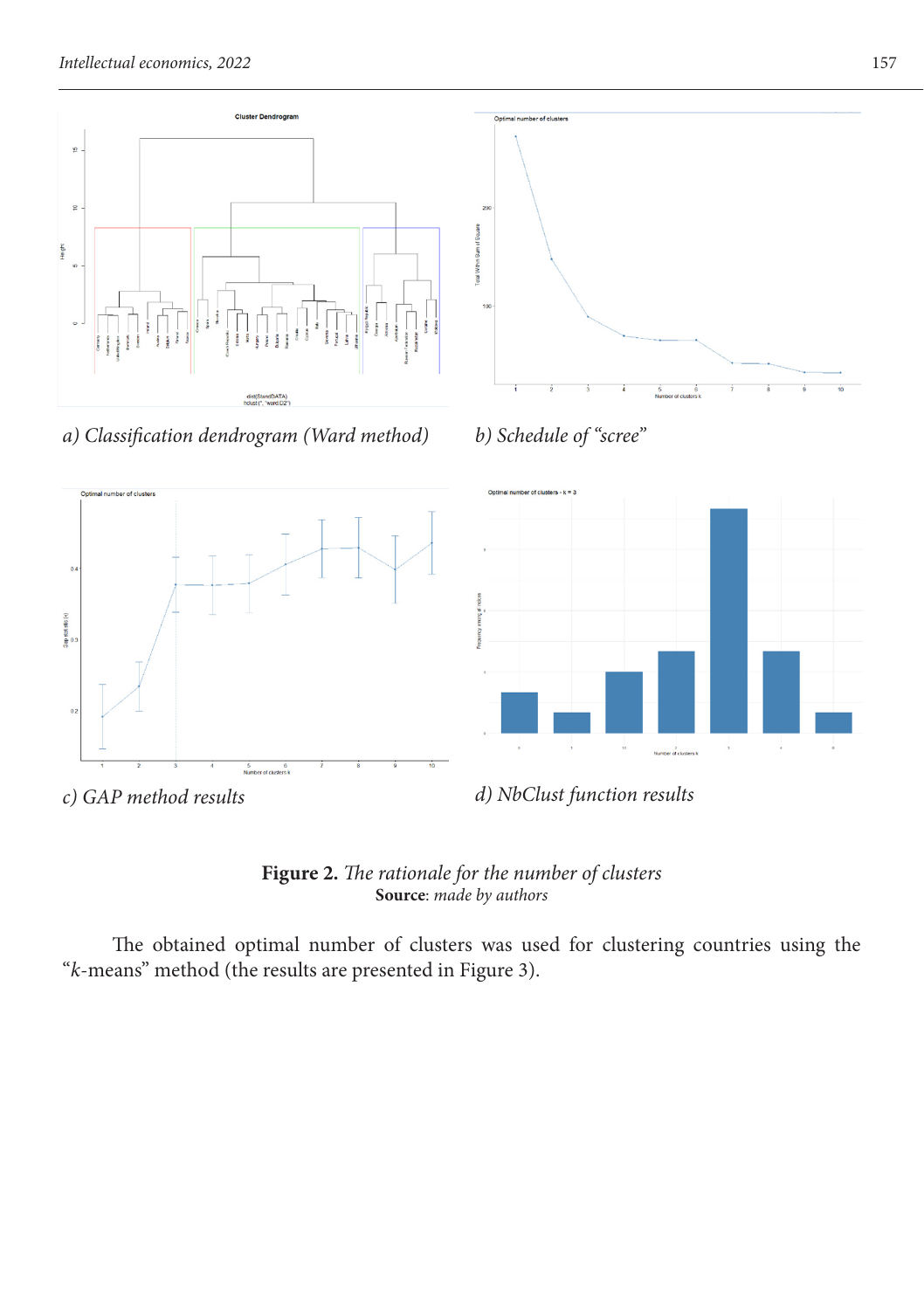

*a) Cluster composition b) Plot of means for each cluster*

### **Figure 3.** *Classification results based on the k-means method* **Source**: *made by authors*

As can be seen from Figure 3, the first cluster was formed by countries with a high level of socio-economic development. They are characterized by high values of per capita GDP, consumption, global competitiveness index, global innovation index, and human development index. Moreover, the inflation level and unemployment level are the lowest here. This group of countries includes Austria, Belgium, Finland, France, Germany, Ireland, the Netherlands, Sweden, and the United Kingdom. This group is characterized by a developed infrastructure, a high level of safety, and political stability. At the same time, this cluster demonstrates the highest levels of competition and has barriers to entry into the market. The second group includes countries with low levels of socio-economic development. This group includes Russia, Moldova, Kyrgyzstan, Kazakhstan, Georgia, Azerbaijan and Armenia. Ukraine belongs to this cluster, too. Low living standards, low infrastructure development, and an unstable political situation are all factors which negatively affect the development of the tourism industry. In particular, the negative influence of the political factor can be easily seen in Ukraine in 2015, when the flow of tourists decreased by 17% due to political events in 2014 (State Statistics Service of Ukraine, 2019). The third cluster includes countries with medium levels of socio-economic development and competitiveness. These countries are characterized by medium per capita income, medium consumption, and low inflation. This cluster is the most attractive for travel companies in terms of the formation of new tourism products. The latter is explained by the fact that the favorable state of the business environment in these countries is combined with acceptable entry barriers. This group includes Bulgaria, Croatia, Cyprus, Czech Republic, Estonia, Greece, Hungary, Italy, Latvia, Malta, Poland, Portugal, Romania, Slovakia, Slovenia, and Spain.

The second module of the study (see Figure 1) was aimed at ranking the countries of the third cluster and Ukraine by the level of attractiveness of the tourism industry.

The World Travel & Tourism Council data were considered as initial data. The study included such groups of factors as: natural and cultural; political and institutional; socio-demographic; material and technical; and financial and economic. Since the indicators are multidirectional and difficult to interpret, the integral indicator of tourism attractiveness was calculated according to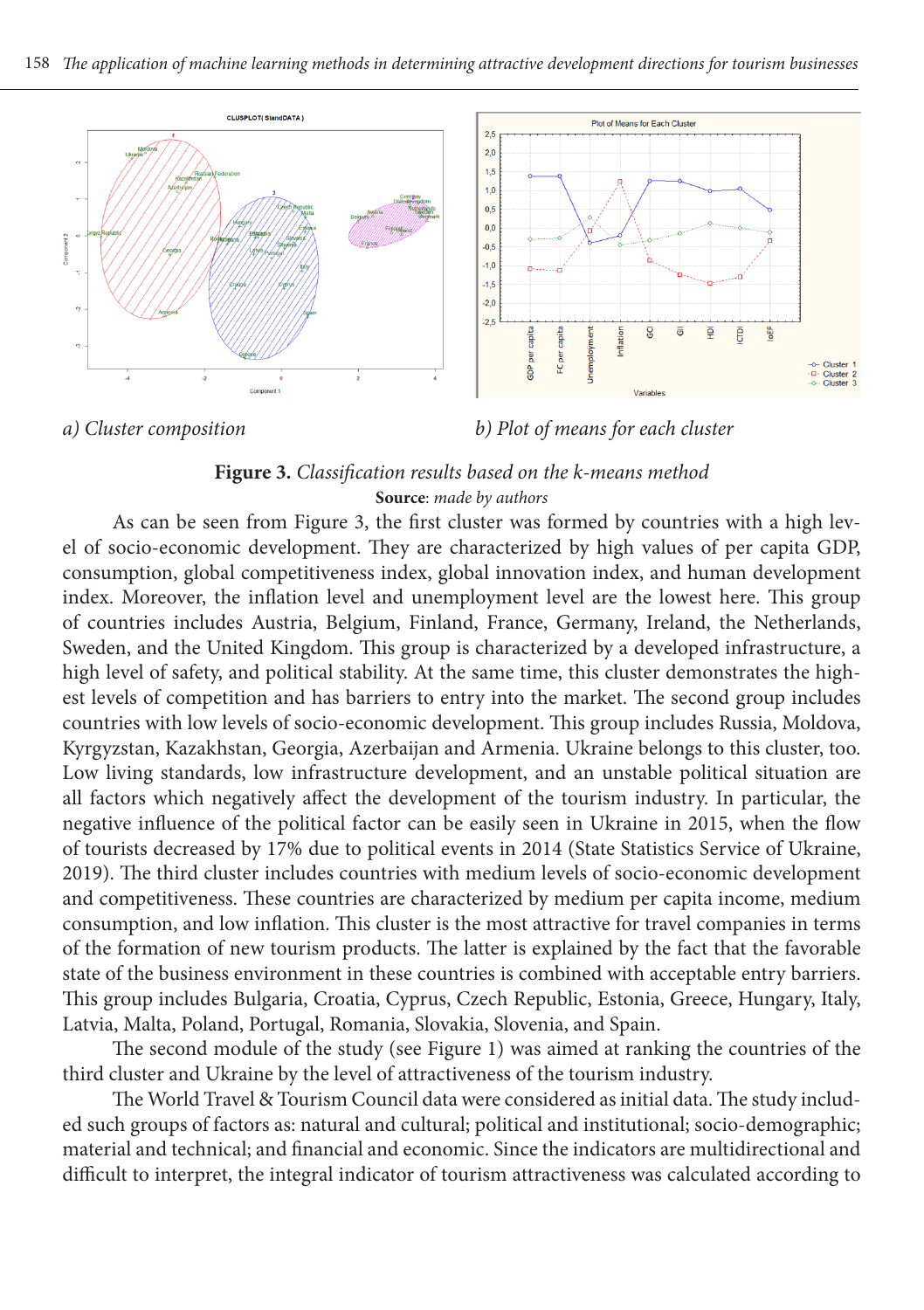the "level of development" method. The results are shown in Table 1.

As can be seen from the Table 1, such countries as Spain, Portugal, Greece, Estonia and the Czech Republic have the highest levels of tourism industry competitiveness according to all selected criteria (natural and cultural; political-institutional; socio-demographic; logistical; and financial and economic factors). At the same time, a low level of attractiveness is typical for Ukraine and Romania.

To select factors that have a dominant influence on the development of different groups of factors – such as natural and cultural, political and institutional, socio-demographic, material and technical, and financial and economic – the "center of gravity" method was used. The results of this analysis are provided in Table 2.

| Country  | Euclidean<br>distance $(C_{\scriptscriptstyle\omega}$ | Integral<br>indicator<br>of tourism<br>attractiveness<br>$(d_i^*)$ | Country  | Euclidean<br>distance $(C_{\text{in}})$ | Integral<br>indicator<br>of tourism<br>attractiveness<br>$(d_i^*)$ |  |
|----------|-------------------------------------------------------|--------------------------------------------------------------------|----------|-----------------------------------------|--------------------------------------------------------------------|--|
| Ukraine  | 12.09                                                 | 0.12                                                               | Malta    | 6.68                                    | 0.38                                                               |  |
| Bulgaria | 7.64                                                  | 0.29                                                               | Poland   | 8.08                                    | 0.25                                                               |  |
| Croatia  | 7.86                                                  | 0.27                                                               | Portugal | 4.92                                    | 0.55                                                               |  |
| Cyprus   | 8.10                                                  | 0.25                                                               | Romania  | 9.64                                    | 0.11                                                               |  |
| Czech    | 6.47                                                  | 0.40                                                               | Slovakia | 7.89                                    | 0.27                                                               |  |
| Estonia  | 5.89                                                  | 0.46                                                               | Slovenia | 7.68                                    | 0.29                                                               |  |
| Greece   | 6.53                                                  | 0.40                                                               | Spain    | 4.18                                    | 0.61                                                               |  |
| Hungary  | 7.85                                                  | 0.27                                                               | Italy    | 7.22                                    | 0.33                                                               |  |
| Latvia   | 7.15                                                  | 0.34                                                               |          |                                         |                                                                    |  |

**Table 1.** *Distances to the reference point and the integral indicator of tourism attractiveness*

**Source**: *made by authors*

The selected representative indicators were used to build a complex assessment of the level of attractiveness of the tourism industry. The value of the correlation coefficient between integral indicators found on the basis of a complete and truncated system of indicators is 0.85, which indicates the presence of a strong connection. This allowed us to conclude that the formed system of diagnostic indicators is rather informative and can be used for further analysis. The above approach makes it possible to reduce the dimension of the information space of indicators and conduct a comprehensive analysis of the level of attractiveness of the tourism industry in conditions of low information availability of indicators without losing information significant for decision-making, since the values of integral indicators on both the original and reduced systems give identical ranking results.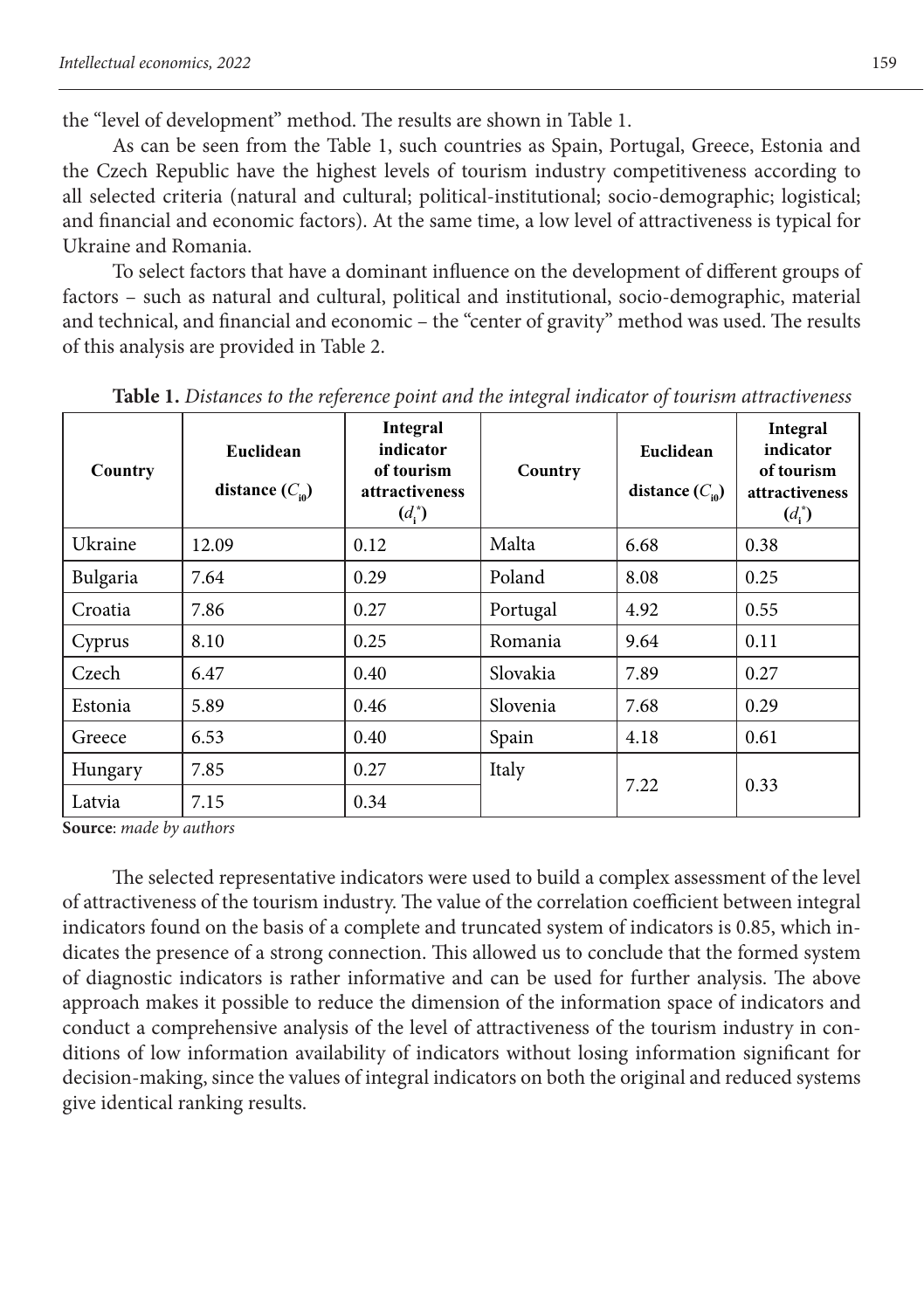| JO.                                       |           |
|-------------------------------------------|-----------|
| Representative indicator                  | Symbol    |
| Natural resources                         | X1        |
| Prioritization of the tourism industry    | <b>X4</b> |
| Human resources and employment            | X8        |
| Marine and land infrastructure            | Х9        |
| Business environment level of development | X15       |
|                                           |           |

**Table 2.** *List of representative indicators found on the basis of the "center of gravity" method*

**Source**: *made by authors*

In the third module (see Figure 1), a model is built that allows the dependence between tourism industry profits (Y) and exogenous factors (X1, X4, X8, X9, and X15) to be studied. The following options for the panel data model were considered: the regular model; the fixed model; and the random effect model with and without lag variables. Among all possible specifications of the model according to the quality criteria, the model with a fixed effect was selected, taking into account lag variables:

 $Y_{i,t} = c_i + 18590.2 + 830.7 \cdot X1_{i,t-1} - 1406.3 \cdot X9_{i,t-1} - 1333.5 \cdot X15_{i,t-1} + \varepsilon_{it}$  (1)  $c_i$  – i-th country fixed effect.

The values of the Student's criterion  $(t_{a0} = 16.31; t_{a1} = 4.91; t_{a2} = -7.04; t_{a2} = -26.31)$  allow us to conclude that the model parameters are statistically significant with a 99% confidence level. The values of the coefficient of determination, Fisher's criterion, and Durbin-Watson statistics  $(R<sup>2</sup>=0.99; F=5231.08; DW=1,78)$  indicate the statistical significance and adequacy of the model as a whole.

It should be noted that the panel data model was developed with and without lag effects. The values of the Student's criterion showed the presence of a lag in the influence of such factors as natural resources, the level of development of the business environment, etc., on the profit dynamics of the tourism industry. The version of the model without taking into account lag involves the development of local forecasts of the factor variables X1, X9, and X15 for 17 countries of the 3rd cluster, i.e., the development of the 51 local forecasts to find the predicted value of tourism industry profit (Y). Accounting for lag variables allows us to reduce the dimension of the forecasting problem. Model (1) was characterized by a higher approximation accuracy  $(m.a.p.e. = 6.19\%)$  compared to the model without lag variables  $(m.a.p.e. = 6.87\%)$ . The predicted profit values found on the basis of the model (1) are given in Table 3.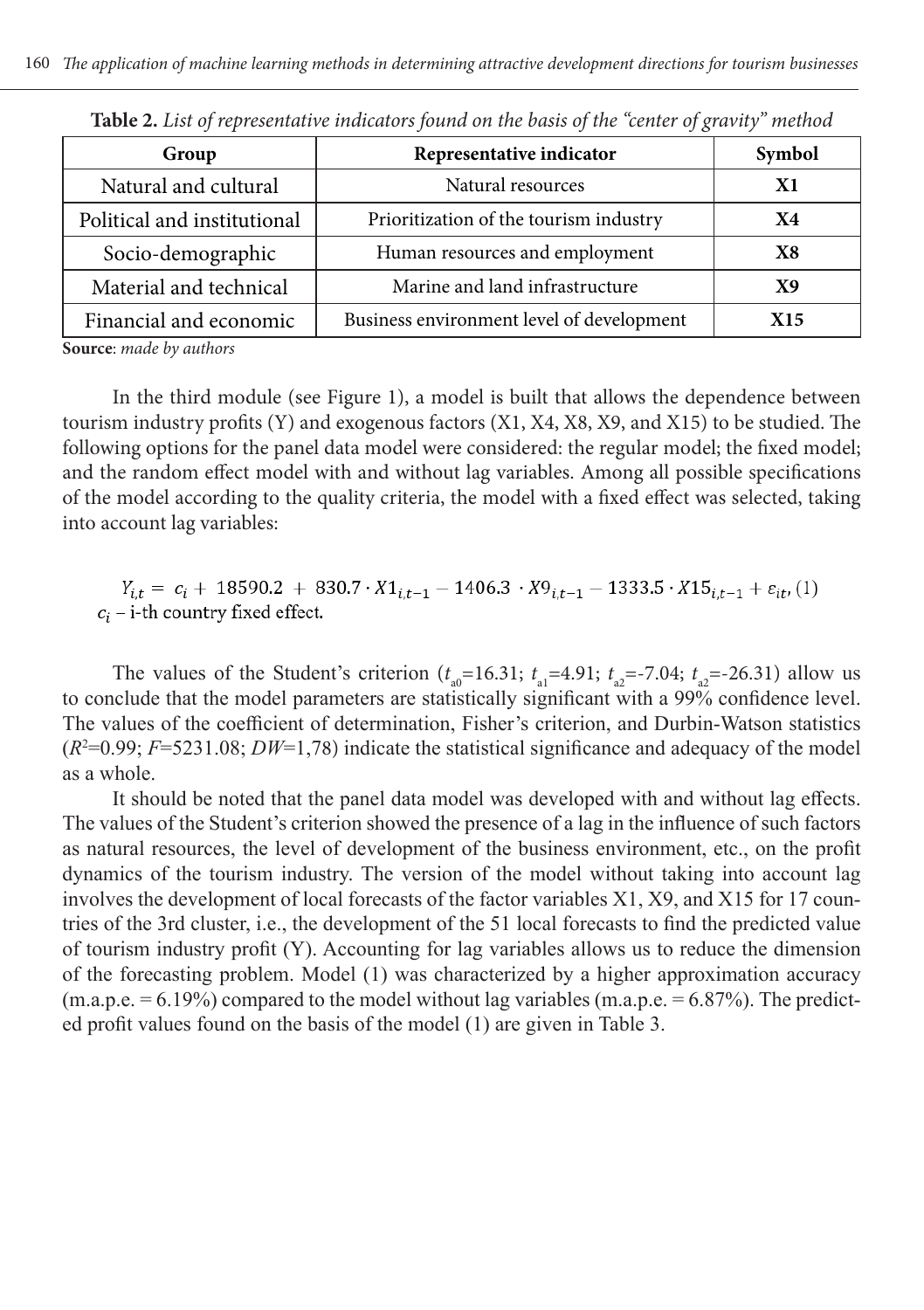| Country  | <b>Tourism industry</b><br>profits forecast,<br>millions of UAH | Growth<br>rate | Country  | <b>Tourism</b><br>industry<br>profits<br>forecast,<br>millions of<br><b>UAH</b> | Growth<br>rate |
|----------|-----------------------------------------------------------------|----------------|----------|---------------------------------------------------------------------------------|----------------|
| Ukraine  | 2532.86                                                         | 0.63           | Latvia   | 1377.24                                                                         | 1.07           |
| Bulgaria | 3594.30                                                         | 0.94           | Malta    | 2389.69                                                                         | 1.07           |
| Croatia  | 9849.24                                                         | 1.01           | Poland   | 10191.34                                                                        | 0.93           |
| Cyprus   | 4386.43                                                         | 0.99           | Portugal | 17820.13                                                                        | 1.03           |
| Czech    | 6789.13                                                         | 0.94           | Romania  | 1829.60                                                                         | 0.97           |
| Estonia  | 1707.29                                                         | 0.96           | Slovakia | 2453.76                                                                         | 1.01           |
| Greece   | 17640.09                                                        | 1.00           | Slovenia | 3105.97                                                                         | 0.99           |
| Hungary  | 7421.21                                                         | 1.05           | Spain    | 58954.62                                                                        | 0.98           |

**Table 3.** *Forecasts of tourism industry profits based on panel data model*

Source: *made by authors*

The chain rate of profit growth, found on the basis of a comparison of forecast data (Table 3) and actual data, made it possible to identify geographical segments with increasing demand (where growth rate exceeds 5%) and stable demand. According to the forecast, the positive dynamics of the development of the tourism industry are typical for Latvia, Malta and Hungary. Sustainable development is observed in Croatia, Greece, Portugal and Slovakia. The rest of the countries are characterized by damping dynamics.

In the fourth module (see Figure 1), a classification of geographical segments of the market (countries) by level of attractiveness was implemented. As model input, we used the predicted profit values (Table 3) and the values of representative indicators X1, X4, X8, X9, and X15 (Table 2), reflecting the influence of natural-cultural, political-institutional, socio-demographic, material-technical, financial, and economic factors. The model allows one to choose the direction of the development of the tourism business. Self-organizing Kohonen maps were used as mathematical research tools; the classification results are shown in Figure 4.

According to the clustering results (see Figure 4), the cluster with code "2" (red color on Figure 4b) was formed by such countries as Italy and Spain. They are characterized by high values of the "Natural Resources" and "Level of Infrastructure Development" factors (Figure 4a). This cluster is attractive enough for investment, as for the countries there are fairly stable trends in the development of the tourism business.

The cluster with code "0" (blue color on Figure 4b) includes Croatia, Greece, Portugal, and Poland. These countries have a fairly developed infrastructure and a favorable business environment for the development of the tourism sector. In addition, the "Natural Resources" factor also shows significant potential and opportunities for further development (Figure 4a).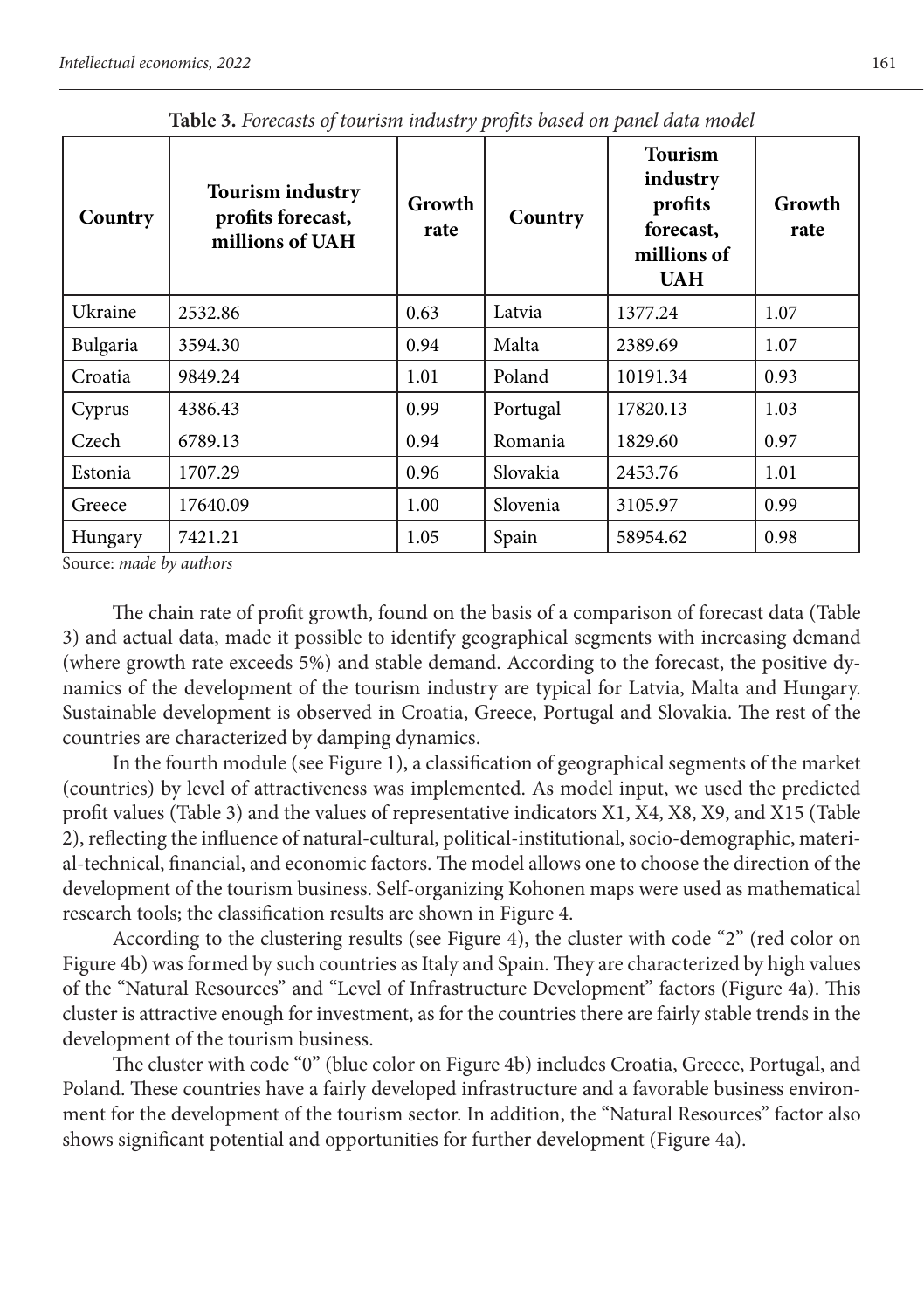

### *а) Initial data maps*



*b) Distance matrix and clusters*

| Country         | NaturalR | Seelnfr | Tr      | Номер ячейки | Расстояние до центра ячейки | Номер кластера | Расстояние до центра кластера           |
|-----------------|----------|---------|---------|--------------|-----------------------------|----------------|-----------------------------------------|
| • Україна       | $-1.4$   | $-1,73$ | $-0.6$  | 160          | 5.38171144308462E-13        |                | 0.521943873238003                       |
| Болгарія        | 0.44     | $-1.59$ | $-0.45$ | 182          | 96091570277181E-14          |                | 0.497461197332355                       |
| Kinp            | $-0.65$  | $-0.79$ | $-0.53$ | 97           | 56846352594585E-13          |                | 0.187752417929493                       |
| <b>Hexin</b>    | $-1.15$  | 1.32    | $-0.27$ |              | 06511153494645E-13          |                | 0.483555750501468                       |
| Естонія         | $-0.82$  | 0.31    | $-0.59$ | 34           | 5.44364105474022E-12        |                | 0.171767678976043                       |
| <b>Угорщина</b> | $-0.99$  | 0.31    | $-0.24$ |              | 1.33216229875934E-13        |                | 0.320144195246755                       |
| Латвія          | $-1.26$  | 0.03    | $-0.63$ |              | £4077130183528E-11          |                | 0.27393878055114E<br>- 100ы активироват |
| Мальта          | $-0.43$  | 0.43    | $-0.61$ | 68           | 9.1104980928243E-12         |                | 0.180191759507812<br>"Usnamernы"        |
| Румунія         | $-0.54$  | $-1.46$ | $-0.57$ | 179          | 2.69964657378222E-13        |                | 0.362912589121659                       |

*c) Composition of clusters (fragment*



The classification results were compared with the rating of the top 10 countries (UN World Tourism Organization, https://www.unwto.org/) in terms of the number of foreign tourists (Table 4).

As can be seen from Table 4, countries from the 1st and 2nd clusters (the highest level of tourism business attractiveness) are situated within the mentioned rating (they account for more than 90% of the flow of foreign tourists). The exception is Portugal, which is situated in the cluster with a high level of attractiveness, but is not present in the rating. This allows us to make a conclusion about the priority and prospects of this segment for the development of the tourism services market.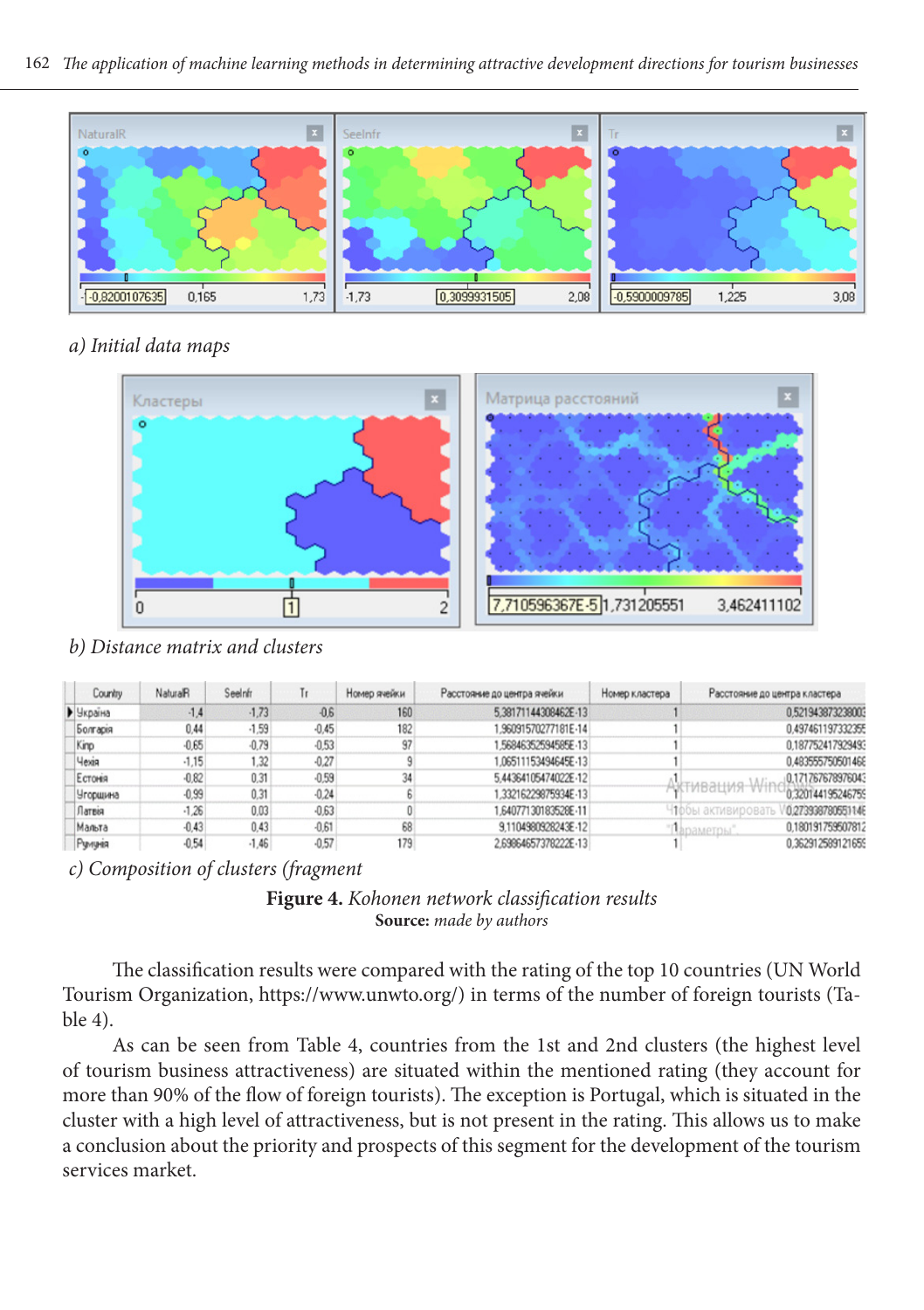| Country       | The number of<br>foreign tourists,<br>million people | Share of<br>tourists,% | Cluster according to the level<br>of tourist attractiveness           |
|---------------|------------------------------------------------------|------------------------|-----------------------------------------------------------------------|
| France        | 82,570                                               | 20.38%                 | not included in the sample                                            |
| Spain         | 73,315                                               | 18.09%                 | Cluster with code "2" (Figure 4b) -<br>very high attractiveness level |
| Italy         | 52,372                                               | 12.92%                 | Cluster with code "2" (Figure 4b) -<br>very high attractiveness level |
| Great Britain | 35,814                                               | 8.84%                  | not included in the sample                                            |
| Germany       | 35,555                                               | 8.77%                  | not included in the sample                                            |
| Austria       | 28,121                                               | 6.94%                  | not included in the sample                                            |
| Greece        | 24,799                                               | 6.12%                  | Cluster with code "0" (Figure 4b) -<br>high attractiveness level      |
| Poland        | 17,471                                               | 4.31%                  | Cluster with code "0" (Figure 4b) -<br>high attractiveness level      |
| Croatia       | 13,809                                               | 3.41%                  | Cluster with code "0" (Figure 4b) -<br>high attractiveness level      |
| Denmark       | 13,333                                               | 3.29%                  | not included in the sample                                            |

**Table 4.** *Rating of the top 10 European countries by the number of foreign tourists*

**Source**: *made by authors*

### **5. Conclusions**

Thus, the studies conducted in this work allow us to draw the following conclusions.

A methodical approach to the selection of attractive development directions of tourism businesses based on the application of machine learning methods has been developed. This approach is based on: the methods of cluster analysis; reduction of the indicator space dimension methods; the panel data technique; and Kohonen neural network models (Figure 1). The approach allows one to improve the quality of management decisions regarding the choice of investment direction when creating a new product and developing a tourism business.

The results obtained during the practical implementation of the methodological approach are listed below. A classification of countries according to the level of socio-economic development and safety has been developed (Figures 2–3); a diagnostic indicator space for the touristic attractiveness of geographical segments (countries) has been formed (Tables 1–2); a model for assessing the dynamics of development of geographical segments of the market (countries) has been developed (Table 3); and models for classifying geographical segments of the market (countries) according to the level of attractiveness (Figure 4) have been developed.

The results showed that the most attractive geographical segments of the market for the development of tourism businesses are such countries as Italy, Spain, Croatia, Greece, Portugal, and Poland. These countries have high levels of safety, medium costs, low market entry barriers (Figure 3), steady growth rates of the tourism industry (Table 3), favorable business environments, attractive natural resources, and developed infrastructure (Figure 4).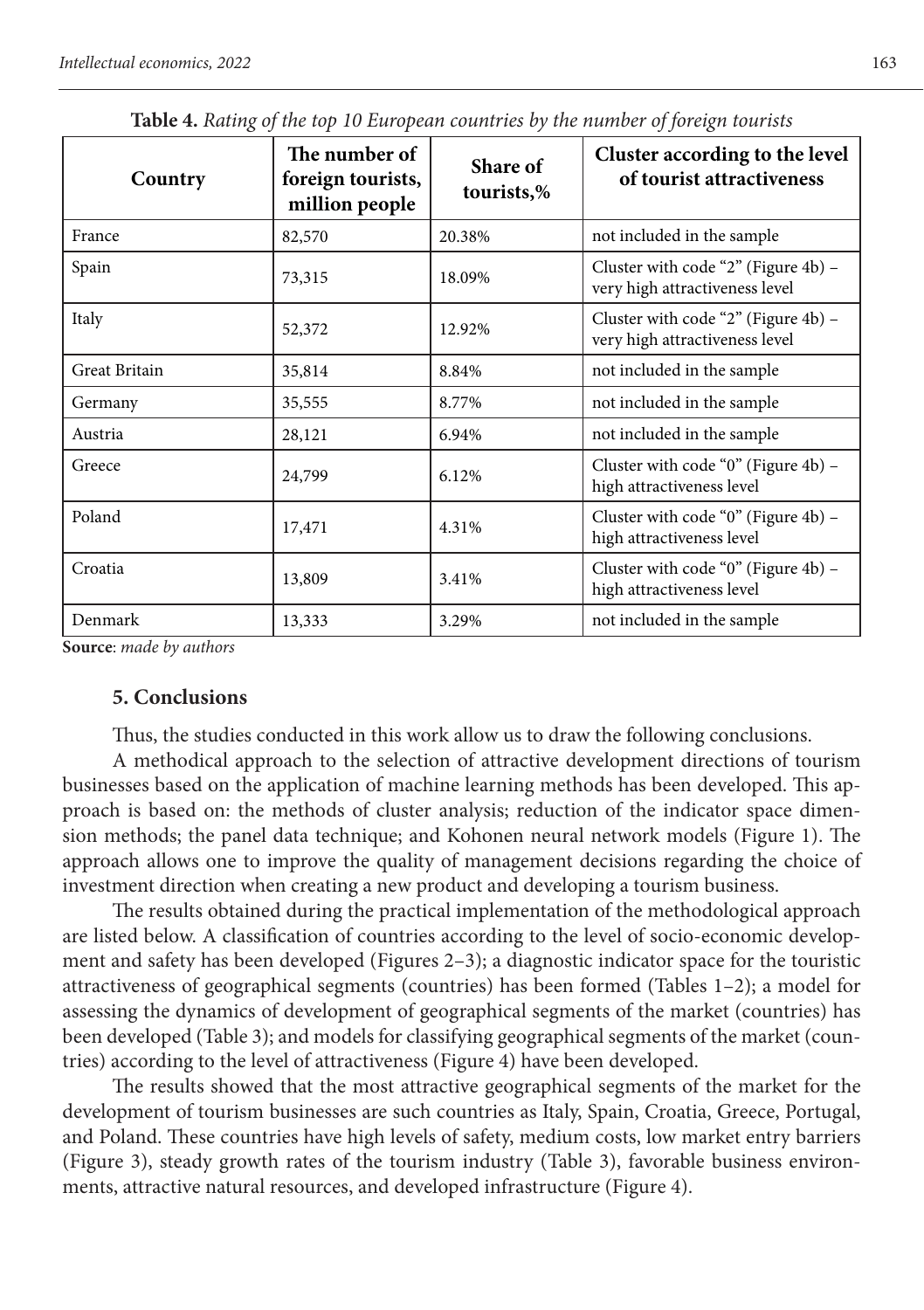It should also be noted that a comparison of the dynamics of tourist flows with the obtained distribution of countries according to tourist attractiveness (Table 4) allows us to distinguish such a geographical segment of the market as Portugal, which is characterized by a high level of tourist attractiveness, but low actual intensity of tourist flow.

The application of the obtained results in travel agencies' activities will improve the quality of management decisions regarding the choice of development directions of tourism businesses.

# **References**

- 1. Agafonova, L., & Agafonova, O. (2002). Tourism, hotel and restaurant business: pricing, competition, state regulation. Kiev: Knowledge of Ukraine.
- 2. Assaf, A. G., & Tsionas, M.G. (2019). Bayesian dynamic panel models for tourism research. Tourism Management, 75, 582–594. https://doi.org/10.1016/j.tourman.2019.06.012
- 3. Beydik, O. (2001). Recreational and tourism resources of Ukraine: Methodology and methodology of analysis, terminology, zoning: A monograph. Kiev: Publishing and printing center "Kyiv University".
- 4. Fabus, M., Dubrovina, N., Guryanova, L., Chernova, N., & Zyma, O. (2019). Strengthening financial decentralization: Driver or risk factor for sustainable socio-economic development of territories. Entrepreneurship and Sustainability Issues, 7(2), 875–890. http://dx. doi.org/10.9770/jesi.2019.7.2(6)
- 5. Guryanova, L. (2013). Simulation of balanced socio-economic development of regions: A monograph. Berdyansk: FOP Tkachuk OV.
- 6. Guryanova, L., Milevskiy, S., Bogachkova, L., Lytovchenko, I., & Polyanskiy, V. (2018). Models of assessment and analysis in security management systems. In 2018 International Scientific-Practical Conference Problems of Infocommunications. Science and Technology (PIC S&T) (pp. 202–209). IEEE. https://doi.org/10.1109/INFOCOMMST.2018.8632066
- 7. Knoema. (n.d.). Contribution of travel and tourism to GDP as a share of GDP. World Data Atlas, 2019. Retrieved from https://knoema.com/atlas/topics/Tourism/Travel-and-Tourism-Total-Contribution-to-GDP/Contribution-of-travel-and-tourism-to-GDP-percentof-GDP
- 8. Kononova, K. (2012). Information society: statistical profiles and development stages. In: Karasavvoglou, A., Polychronidou, P. (eds), Balkan and Eastern European Countries in the Midst of the Global Economic Crisis. Contributions to Economics (pp. 157–174). Heidelberg: Physica. https://doi.org/10.1007/978-3-7908-2873-3\_11
- 9. Kuleshova, N., & Polyakova, O. (2015). Marketing strategy of a tourism enterprise: Models of formation and evaluation: A monograph. Kharkiv: Publishing house KNUE S.
- 10. Kun, Z., Ye, C., & Chunlin, L. (2019). Discovering the tourists' behaviors and perceptions in a tourism destination by analyzing photos' visual content with a computer deep learning model: The case of Beijing. Tourism Management, 75, 595–608. https://doi.org/10.1016/j. tourman.2019.07.002
- 11. Nedelea, A., & Aziri, B. 2013. Business strategies in tourism. Ecoforum, 1(2), 5–11. Retrieved from http://www.ecoforumjournal.ro/index.php/eco/article/viewFile/21/12
- 12. Patsyuk, V. (2007). Factors in the development of the tourist industry. Kiev: VGL "Obrii".
- 13. Piligrim. (n.d.). Tour operators in Ukraine. Retrieved from https://piligrim.ua/turopera-